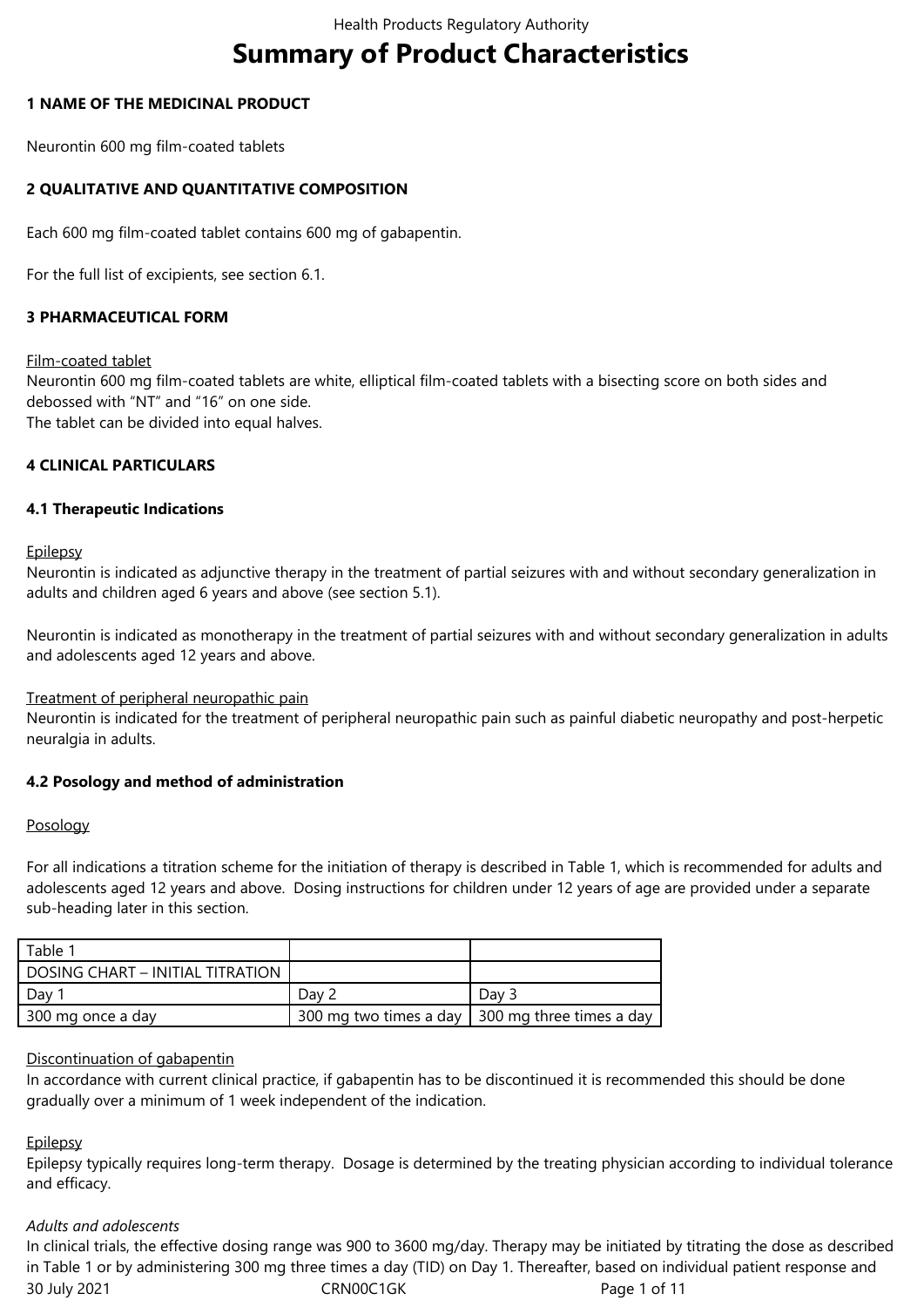tolerability, the dose can be further increased in 300 mg/day increments every 2-3 days up to a maximum dose of 3600 mg/day. Slower titration of gabapentin dosage may be appropriate for individual patients. The minimum time to reach a dose of 1800 mg/day is one week, to reach 2400 mg/day is a total of 2 weeks, and to reach 3600 mg/day is a total of 3 weeks. Dosages up to 4800 mg/day have been well tolerated in long-term open-label clinical studies. The total daily dose should be divided in three single doses, the maximum time interval between the doses should not exceed 12 hours to prevent breakthrough convulsions.

# *Children aged 6 years and above*

The starting dose should range from 10 to 15 mg/kg/day and the effective dose is reached by upward titration over a period of approximately three days. The effective dose of gabapentin in children aged 6 years and older is 25 to 35 mg/kg/day. Dosages up to 50 mg/kg/day have been well tolerated in a long-term clinical study. The total daily dose should be divided in three single doses, the maximum time interval between doses should not exceed 12 hours.

It is not necessary to monitor gabapentin plasma concentrations to optimize gabapentin therapy. Further, gabapentin may be used in combination with other antiepileptic medicinal products without concern for alteration of the plasma concentrations of gabapentin or serum concentrations of other antiepileptic medicinal products.

# Peripheral neuropathic pain

# *Adults*

The therapy may be initiated by titrating the dose as described in Table 1. Alternatively, the starting dose is 900 mg/day given as three equally divided doses. Thereafter, based on individual patient response and tolerability, the dose can be further increased in 300 mg/day increments every 2-3 days up to a maximum dose of 3600 mg/day. Slower titration of gabapentin dosage may be appropriate for individual patients. The minimum time to reach a dose of 1800 mg/day is one week, to reach 2400 mg/day is a total of 2 weeks, and to reach 3600 mg/day is a total of 3 weeks.

In the treatment of peripheral neuropathic pain such as painful diabetic neuropathy and post-herpetic neuralgia, efficacy and safety have not been examined in clinical studies for treatment periods longer than 5 months. If a patient requires dosing longer than 5 months for the treatment of peripheral neuropathic pain, the treating physician should assess the patient's clinical status and determine the need for additional therapy.

# Instruction for all areas of indication

In patients with poor general health, i.e., low body weight, after organ transplantation etc., the dose should be titrated more slowly, either by using smaller dosage strengths or longer intervals between dosage increases.

# Elderly (over 65 years of age)

Elderly patients may require dosage adjustment because of declining renal function with age (see Table 2). Somnolence, peripheral oedema and asthenia may be more frequent in elderly patients.

### Renal impairment

Dosage adjustment is recommended in patients with compromised renal function as described in Table 2 and/or those undergoing haemodialysis. Gabapentin 100 mg capsules can be used to follow dosing recommendations for patients with renal insufficiency.

| Table 2                                                |                                        |
|--------------------------------------------------------|----------------------------------------|
| Dosage of Gabapentin in Adults Based on Renal Function |                                        |
| Creatinine Clearance (mL/min)                          | Total Daily Dose <sup>a</sup> (mg/day) |
| $\geq 80$                                              | 900-3600                               |
| 50-79                                                  | 600-1800                               |
| $30 - 49$                                              | 300-900                                |
| $15 - 29$                                              | $150^b - 600$                          |
| < 15 <sup>c</sup>                                      | $150^b - 300$                          |

<sup>a</sup> Total daily dose should be administered as three divided doses. Reduced dosages are for patients with renal impairment (creatinine clearance < 79 mL/min).

<sup>b</sup> The 150 mg daily dose to be administered as 300 mg every other day.

 $\epsilon$ For patients with creatinine clearance <15 mL/min, the daily dose should be reduced in proportion to creatinine clearance (e.g., patients with a creatinine clearance of 7.5 mL/min should receive one-half the daily dose that patients with a creatinine clearance of 15 mL/min receive).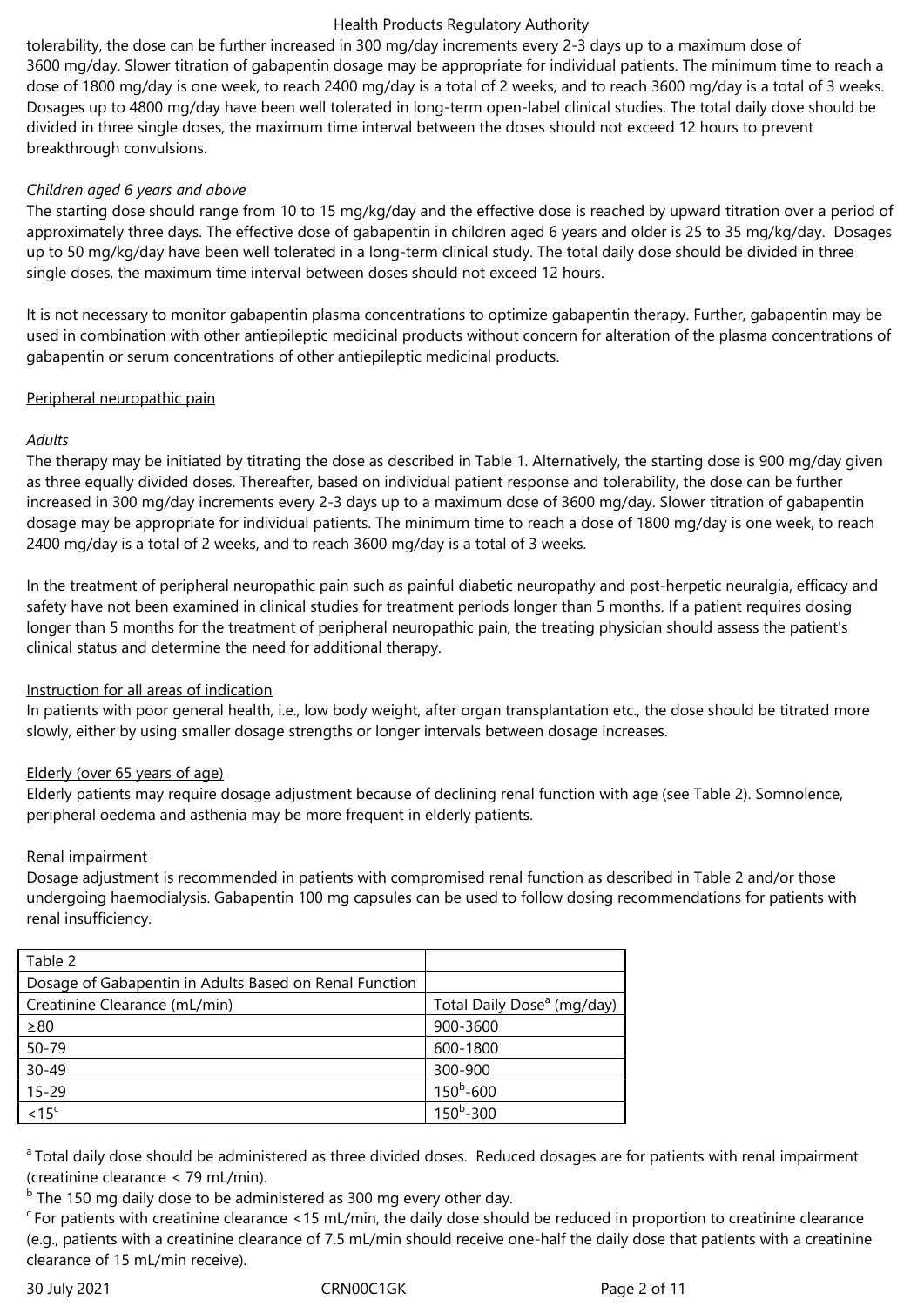# Use in patients undergoing haemodialysis

For anuric patients undergoing haemodialysis who have never received gabapentin, a loading dose of 300 to 400 mg, then 200 to 300 mg of gabapentin following each 4 hours of haemodialysis, is recommended. On dialysis-free days, there should be no treatment with gabapentin.

For renally impaired patients undergoing haemodialysis, the maintenance dose of gabapentin should be based on the dosing recommendations found in Table 2. In addition to the maintenance dose, an additional 200 to 300 mg dose following each 4-hour haemodialysis treatment is recommended.

### Method of administration

For oral use.

Gabapentin can be given with or without food and should be swallowed whole with sufficient fluid-intake (e.g. a glass of water).

# **4.3 Contraindications**

Hypersensitivity to the active substance or to any of the excipients listed in section 6.1.

# **4.4 Special warnings and precautions for use**

# Drug Rash with Eosinophilia and Systemic Symptoms (DRESS)

Severe, life-threatening, systemic hypersensitivity reactions such as Drug rash with eosinophilia and systemic symptoms (DRESS) have been reported in patients taking antiepileptic drugs including gabapentin (see section 4.8).

It is important to note that early manifestations of hypersensitivity, such as fever or lymphadenopathy, may be present even though rash is not evident. If such signs or symptoms are present, the patient should be evaluated immediately. Gabapentin should be discontinued if an alternative etiology for the signs or symptoms cannot be established.

#### Anaphylaxis

Gabapentin can cause anaphylaxis. Signs and symptoms in reported cases have included difficulty breathing, swelling of the lips, throat, and tongue, and hypotension requiring emergency treatment. Patients should be instructed to discontinue gabapentin and seek immediate medical care should they experience signs or symptoms of anaphylaxis (see section 4.8).

#### Suicidal ideation and behaviour

Suicidal ideation and behaviour have been reported in patients treated with antiepileptic agents in several indications. A meta-analysis of randomised placebo controlled trials of antiepileptic drugs has also shown a small increased risk of suicidal ideation and behaviour. The mechanism of this risk is not known and the available data do not exclude the possibility of an increased risk for gabapentin.

Patients should be monitored for signs of suicidal ideation and behaviours and appropriate treatment should be considered. Patients (and caregivers of patients) should be advised to seek medical advice should signs of suicidal ideation or behaviour emerge.

#### Acute pancreatitis

If a patient develops acute pancreatitis under treatment with gabapentin, discontinuation of gabapentin should be considered (see section 4.8).

#### Seizures

Although there is no evidence of rebound seizures with gabapentin, abrupt withdrawal of anticonvulsants in epileptic patients may precipitate status epilepticus (see section 4.2).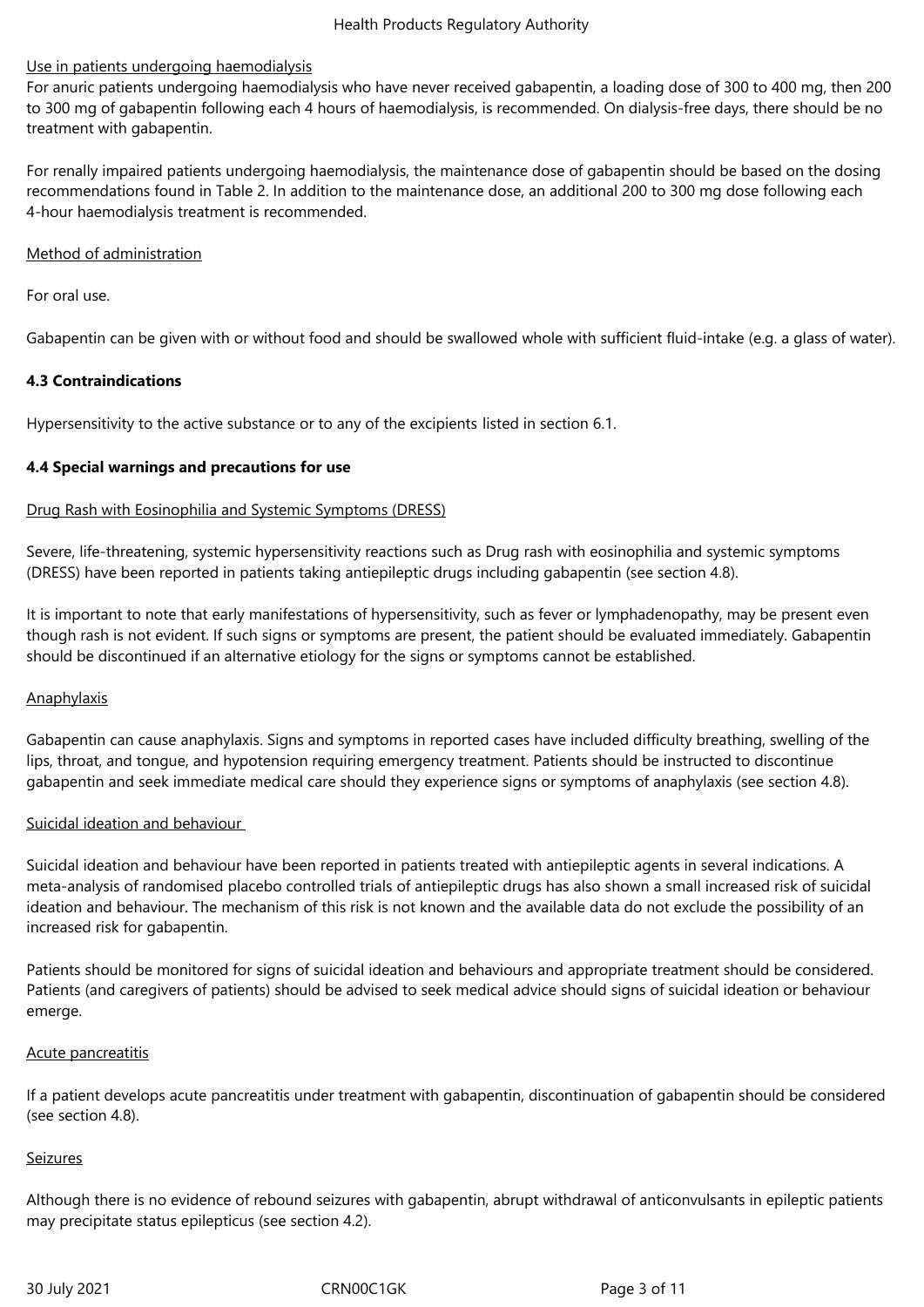As with other antiepileptic medicinal products, some patients may experience an increase in seizure frequency or the onset of new types of seizures with gabapentin.

As with other antiepileptics, attempts to withdraw concomitant antiepileptics in treatment refractive patients on more than one antiepileptic, in order to reach gabapentin monotherapy have a low success rate.

Gabapentin is not considered effective against primary generalized seizures such as absences and may aggravate these seizures in some patients. Therefore, gabapentin should be used with caution in patients with mixed seizures including absences.

Gabapentin treatment has been associated with dizziness and somnolence, which could increase the occurrence of accidental injury (fall). There have also been postmarketing reports of confusion, loss of consciousness and mental impairment. Therefore, patients should be advised to exercise caution until they are familiar with the potential effects of the medication.

#### Concomitant use with opioids and other CNS depressants

Patients who require concomitant treatment with central nervous system (CNS) depressants, including opioids, should be carefully observed for signs of CNS depression, such as somnolence, sedation, and respiratory depression. Patients who use gabapentin and morphine concomitantly may experience increases in gabapentin concentrations. The dose of gabapentin, or concomitant treatment with CNS depressants including opioids, should be reduced appropriately (see section 4.5).

Caution is advised when prescribing gabapentin concomitantly with opioids due to risk of CNS depression. In a population-based, observational, nested case-control study of opioid users, co‑prescription of opioids and gabapentin was associated with an increased risk for opioid-related death compared to opioid prescription use alone (adjusted odds ratio [aOR], 1.49 [95% Cl, 1.18 to 1.88, p<0.001]).

#### Respiratory depression

Gabapentin has been associated with severe respiratory depression. Patients with compromised respiratory function, respiratory or neurological disease, renal impairment, concomitant use of CNS depressants and the elderly might be at higher risk of experiencing this severe adverse reaction. Dose adjustments might be necessary in these patients.

#### Elderly (over 65 years of age)

No systematic studies in patients 65 years or older have been conducted with gabapentin. In one double blind study in patients with neuropathic pain, somnolence, peripheral oedema and asthenia occurred in a somewhat higher percentage in patients aged 65 years or above, than in younger patients. Apart from these findings, clinical investigations in this age group do not indicate an adverse event profile different from that observed in younger patients.

#### Paediatric population

The effects of long-term (greater than 36 weeks) gabapentin therapy on learning, intelligence, and development in children and adolescents have not been adequately studied. The benefits of prolonged therapy must therefore be weighed against the potential risks of such therapy.

#### Abuse and dependence

Cases of abuse and dependence have been reported in the post-marketing database. Carefully evaluate patients for a history of drug abuse and observe them for possible signs of gabapentin abusee.g. drug-seeking behaviour, dose escalation, development of tolerance.

#### Laboratory tests

False positive readings may be obtained in the semi-quantitative determination of total urine protein by dipstick tests. It is therefore recommended to verify such a positive dipstick test result by methods based on a different analytical principle such as the Biuret method, turbidimetric or dye-binding methods, or to use these alternative methods from the beginning.

#### **4.5 Interaction with other medicinal products and other forms of interactions**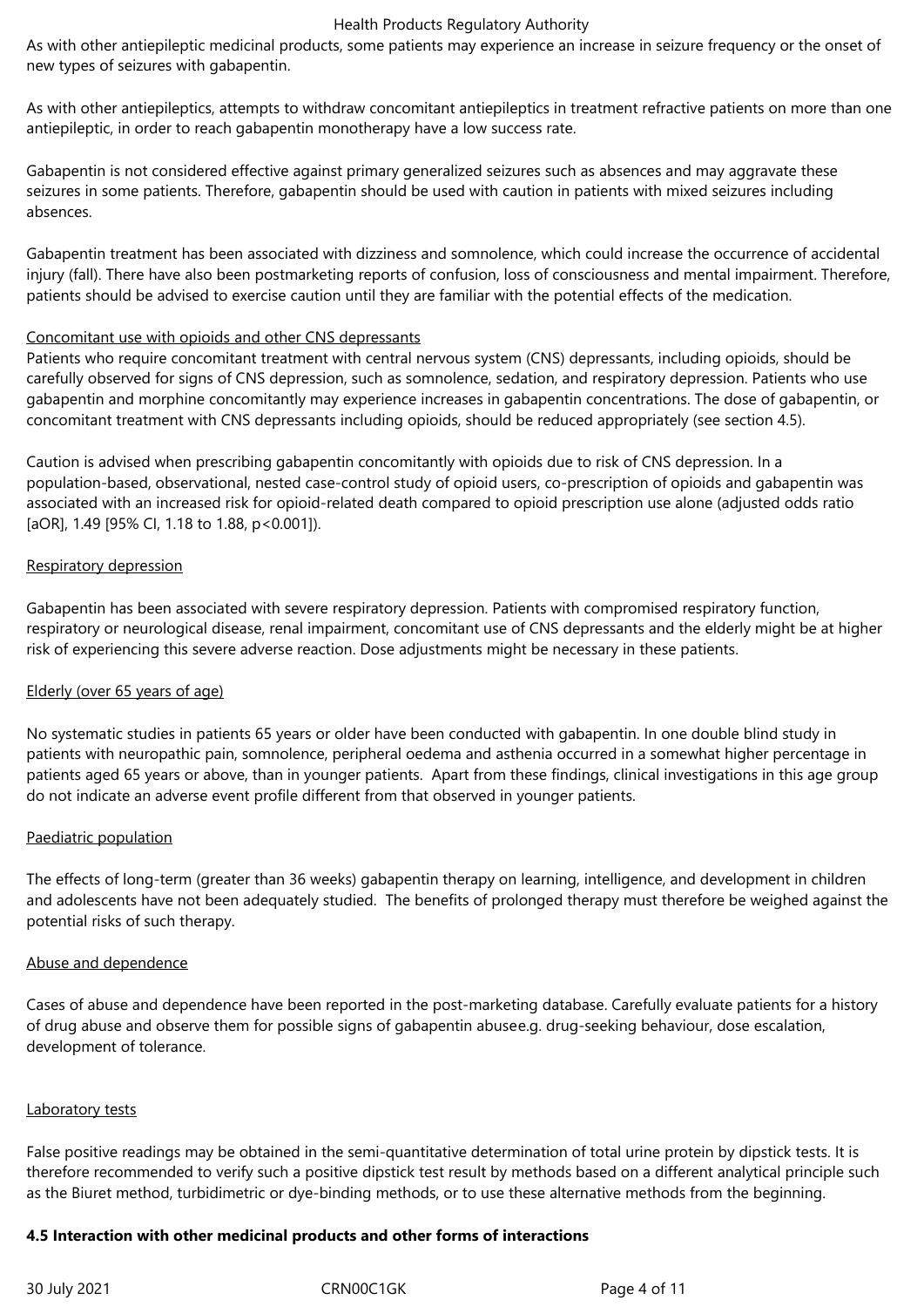There are spontaneous and literature case reports of respiratory depression, sedation, and death associated with gabapentin when coadministered with CNS depressants, including opioids. In some of these reports, the authors considered the combination of gabapentin with opioids to be a particular concern in frail patients, in the elderly, in patients with serious underlying respiratory disease, with polypharmacy, and in those with substance abuse disorders.

In a study involving healthy volunteers (N=12), when a 60 mg controlled-release morphine capsule was administered 2 hours prior to a 600 mg gabapentin capsule, mean gabapentin AUC increased by 44% compared to gabapentin administered without morphine. Therefore, patients who require concomitant treatment with opioids should be carefully observed for signs of CNS depression, such as somnolence, sedation and respiratory depression and the dose of gabapentin or opioid should be reduced appropriately.

No interaction between gabapentin and phenobarbital, phenytoin, valproic acid, or carbamazepine has been observed.

Gabapentin steady-state pharmacokinetics are similar for healthy subjects and patients with epilepsy receiving these antiepileptic agents.

Coadministration of gabapentin with oral contraceptives containing norethindrone and/or ethinyl estradiol, does not influence the steady-state pharmacokinetics of either component.

Coadministration of gabapentin with antacids containing aluminium and magnesium, reduces gabapentin bioavailability up to 24%. It is recommended that gabapentin be taken at the earliest two hours following antacid administration.

Renal excretion of gabapentin is unaltered by probenecid.

A slight decrease in renal excretion of gabapentin that is observed when it is coadministered with cimetidine is not expected to be of clinical importance.

# **4.6 Fertility, pregnancy and lactation**

#### **Pregnancy**

#### *Risk related to epilepsy and antiepileptic medicinal products in general*

The risk of birth defects is increased by a factor of  $2 - 3$  in the offspring of mothers treated with an antiepileptic medicinal product. Most frequently reported are cleft lip, cardiovascular malformations and neural tube defects. Multiple antiepileptic drug therapy may be associated with a higher risk of congenital malformations than monotherapy, therefore it is important that monotherapy is practised whenever possible. Specialist advice should be given to women who are likely to become pregnant or who are of childbearing potential and the need for antiepileptic treatment should be reviewed when a woman is planning to become pregnant. No sudden discontinuation of antiepileptic therapy should be undertaken as this may lead to breakthrough seizures, which could have serious consequences for both mother and child. Developmental delay in children of mothers with epilepsy has been observed rarely. It is not possible to differentiate if the developmental delay is caused by genetic, social factors, maternal epilepsy or the antiepileptic therapy.

#### *Risk related to gabapentin*

Gabapentin crosses the human placenta.

There are no or limited amount of data from the use of gabapentin in pregnant women.

Studies in animals have shown reproductive toxicity (see section 5.3). The potential risk for humans is unknown. Gabapentin should not be used during pregnancy unless the potential benefit to the mother clearly outweighs the potential risk to the foetus.

No definite conclusion can be made as to whether gabapentin is causally associated with an increased risk of congenital malformations when taken during pregnancy, because of epilepsy itself and the presence of concomitant antiepileptic medicinal products during each reported pregnancy.

#### Breast-feeding

Gabapentin is excreted in human milk. Because the effect on the breast-fed infant is unknown, caution should be exercised when gabapentin is administered to a breast-feeding mother. Gabapentin should be used in breast-feeding mothers only if the benefits clearly outweigh the risks.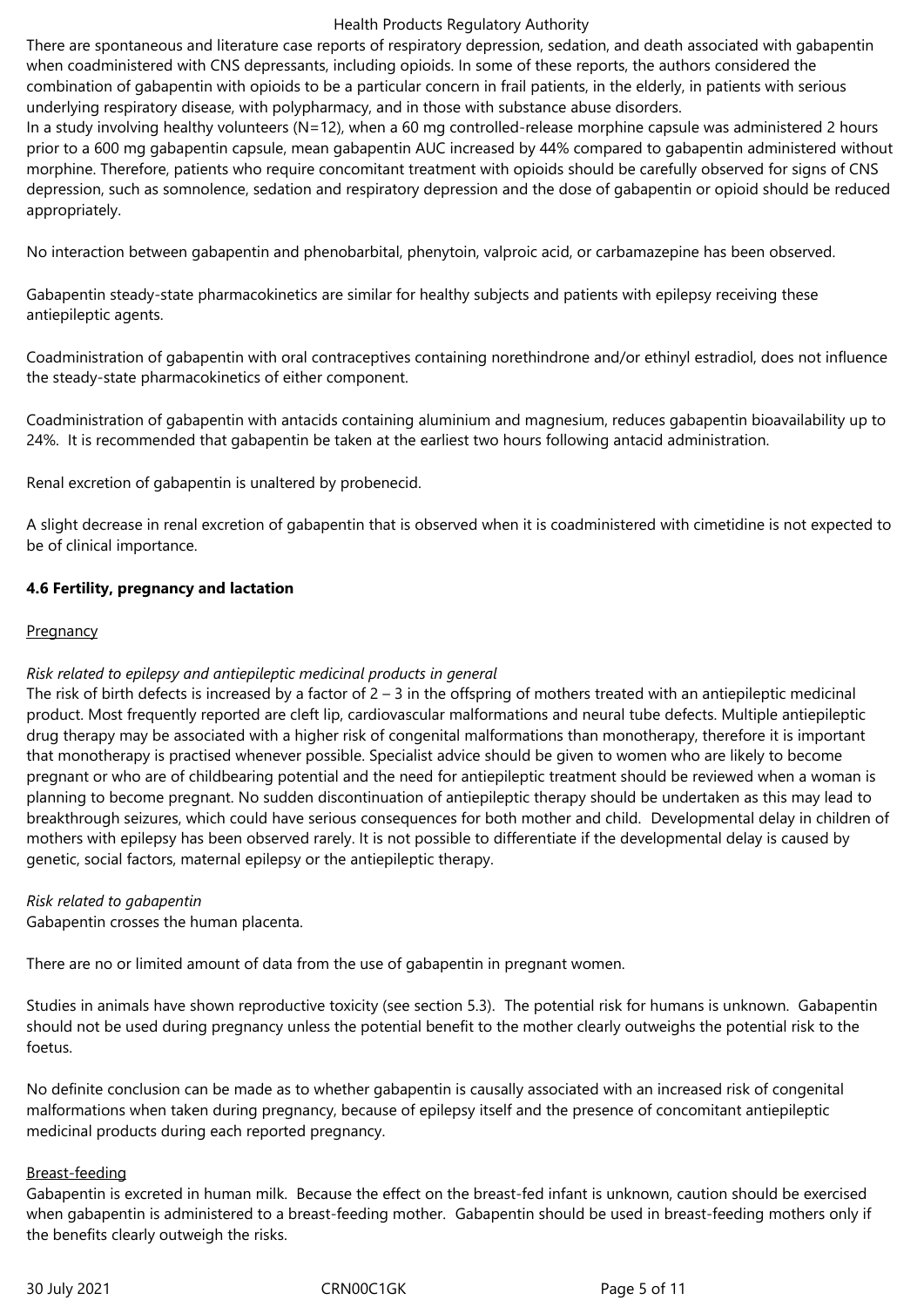# **Fertility**

There is no effect on fertility in animal studies (see section 5.3).

# **4.7 Effects on ability to drive and use machines**

Gabapentin may have minor or moderate influence on the ability to drive and use machines. Gabapentin acts on the central nervous system and may cause drowsiness, dizziness or other related symptoms. Even, if they were only of mild or moderate degree, these undesirable effects could be potentially dangerous in patients driving or operating machinery. This is especially true at the beginning of the treatment and after increase in dose.

# **4.8 Undesirable effects**

The adverse reactions observed during clinical studies conducted in epilepsy (adjunctive and monotherapy) and neuropathic pain have been provided in a single list below by class and frequency: very common (≥ 1/10); common (≥ 1/100 to < 1/10); uncommon (≥ 1/1,000 to < 1/100); rare (≥ 1/10,000 to < 1/1,000); very rare (< 1/10,000). Where an adverse reaction was seen at different frequencies in clinical studies, it was assigned to the highest frequency reported.

Additional reactions reported from post-marketing experience are included as frequency Not known (cannot be estimated from the available data) in italics in the list below.

Within each frequency grouping, undesirable effects are presented in order of decreasing seriousness.

| System organ class                        | <b>Adverse drug reactions</b>                                          |
|-------------------------------------------|------------------------------------------------------------------------|
| <b>Infections and infestations</b>        |                                                                        |
| Very Common                               | viral infection                                                        |
| Common                                    | pneumonia, respiratory infection, urinary tract infection, infection,  |
|                                           | otitis media                                                           |
| Blood and the lymphatic system disorders  |                                                                        |
| Common                                    | leucopenia                                                             |
| Not known                                 | thrombocytopenia                                                       |
| Immune system disorders                   |                                                                        |
| Uncommon                                  | allergic reactions (e.g. urticaria)                                    |
|                                           | hypersensitivity syndrome (a systemic reaction with a variable         |
| Not known                                 | presentation that can include fever, rash, hepatitis, lymphadenopathy, |
|                                           | eosinophilia, and sometimes other signs and symptoms), anaphylaxis     |
|                                           | (see section 4.4)                                                      |
| <b>Metabolism and nutrition disorders</b> |                                                                        |
| Common                                    | anorexia, increased appetite                                           |
| Uncommon                                  | hyperglycemia (most often observed in patients with diabetes)          |
| Rare                                      | hypoglycaemia (most often observed in patients with diabetes)          |
| Not known                                 | hyponatraemia                                                          |
| <b>Psychiatric disorders</b>              |                                                                        |
| Common                                    | hostility, confusion and emotional lability, depression, anxiety,      |
|                                           | nervousness, thinking abnormal                                         |
| Uncommon                                  | agitation                                                              |
| Not known                                 | hallucinations                                                         |
| <b>Nervous system disorders</b>           |                                                                        |
| Very Common                               | somnolence, dizziness, ataxia                                          |
|                                           | convulsions, hyperkinesias, dysarthria, amnesia, tremor, insomnia,     |
| Common                                    | headache, sensations such as paresthesia, hypaesthesia,                |
|                                           | coordination abnormal, nystagmus, increased, decreased, or absent      |
| Uncommon                                  | reflexes                                                               |
| Rare                                      | hypokinesia, mental impairment                                         |
|                                           | loss of consciousness                                                  |
| Not known                                 | other movement disorders (e.g. choreoathetosis, dyskinesia, dystonia)  |
| <b>Eye disorders</b>                      |                                                                        |
| Common                                    | visual disturbances such as amblyopia, diplopia                        |
| Ear and labyrinth disorders               |                                                                        |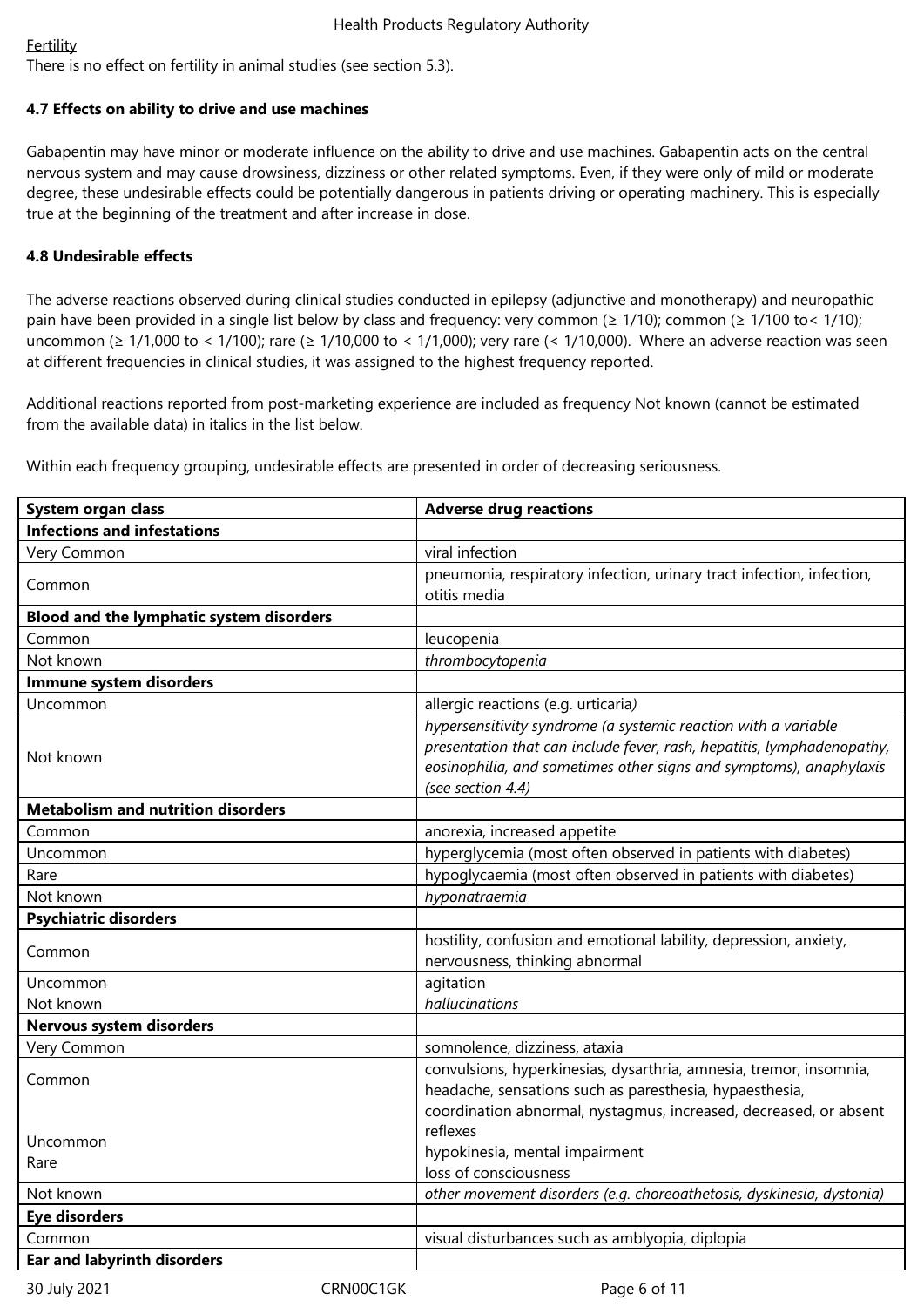| Common                                                      | vertigo                                                                                                                                                                                                                                              |
|-------------------------------------------------------------|------------------------------------------------------------------------------------------------------------------------------------------------------------------------------------------------------------------------------------------------------|
| Not known                                                   | tinnitus                                                                                                                                                                                                                                             |
| <b>Cardiac disorders</b>                                    |                                                                                                                                                                                                                                                      |
| Uncommon                                                    | palpitations                                                                                                                                                                                                                                         |
| <b>Vascular disorders</b>                                   |                                                                                                                                                                                                                                                      |
| Common                                                      | hypertension, vasodilatation                                                                                                                                                                                                                         |
| Respiratory, thoracic and mediastinal disorders             |                                                                                                                                                                                                                                                      |
| Common                                                      | dyspnoea, bronchitis, pharyngitis, cough, rhinitis                                                                                                                                                                                                   |
| Rare                                                        | respiratory depression                                                                                                                                                                                                                               |
| <b>Gastrointestinal disorders</b>                           |                                                                                                                                                                                                                                                      |
| Common                                                      | vomiting, nausea, dental abnormalities, gingivitis, diarrhoea,<br>abdominal pain, dyspepsia, constipation, dry mouth or throat,<br>flatulence                                                                                                        |
| Uncommon                                                    | dysphagia                                                                                                                                                                                                                                            |
| Not known                                                   | pancreatitis                                                                                                                                                                                                                                         |
| <b>Hepatobiliary disorders</b>                              |                                                                                                                                                                                                                                                      |
| Not known                                                   | hepatitis, jaundice                                                                                                                                                                                                                                  |
| Skin and subcutaneous tissue disorders                      |                                                                                                                                                                                                                                                      |
| Common                                                      | facial oedema, purpura most often described as bruises resulting<br>from physical trauma, rash, pruritus, acne                                                                                                                                       |
| Not known                                                   | Stevens-Johnson syndrome, angioedema, erythema multiforme,<br>alopecia, drug rash with eosinophilia and systemic symptoms (see<br>section 4.4)                                                                                                       |
| Musculoskeletal and connective tissue disorders             |                                                                                                                                                                                                                                                      |
| Common                                                      | arthralgia, myalgia, back pain, twitching                                                                                                                                                                                                            |
| Not known                                                   | rhabdomyolysis, myoclonus                                                                                                                                                                                                                            |
| <b>Renal and urinary disorder</b>                           |                                                                                                                                                                                                                                                      |
| Not known                                                   | acute renal failure, incontinence                                                                                                                                                                                                                    |
| <b>Reproductive system and breast disorders</b>             |                                                                                                                                                                                                                                                      |
| Common                                                      | impotence                                                                                                                                                                                                                                            |
| Not known                                                   | breast hypertrophy, gynaecomastia, sexual dysfunction (including<br>changes in libido, ejaculation disorders and anorgasmia)                                                                                                                         |
| <b>General disorders and administration site conditions</b> |                                                                                                                                                                                                                                                      |
| Very Common                                                 | fatigue, fever                                                                                                                                                                                                                                       |
| Common                                                      | peripheral oedema, abnormal gait, asthenia, pain, malaise, flu<br>syndrome                                                                                                                                                                           |
| Uncommon<br>Not known                                       | generalized oedema<br>withdrawal reactions (mostly anxiety, insomnia, nausea, pains,<br>sweating), chest pain. Sudden unexplained deaths have been reported<br>where a causal relationship to treatment with gabapentin has not<br>been established. |
| <b>Investigations</b>                                       |                                                                                                                                                                                                                                                      |
| Common                                                      | WBC (white blood cell count) decreased, weight gain                                                                                                                                                                                                  |
| Uncommon                                                    | elevated liver function tests SGOT (AST), SGPT (ALT) and bilirubin                                                                                                                                                                                   |
| Not known                                                   | blood creatine phosphokinase increased                                                                                                                                                                                                               |
| Injury, poisoning and procedural complications              |                                                                                                                                                                                                                                                      |
| Common                                                      | accidental injury, fracture, abrasion                                                                                                                                                                                                                |
| Uncommon                                                    | fall                                                                                                                                                                                                                                                 |

Under treatment with gabapentin cases of acute pancreatitis were reported. Causality with gabapentin is unclear (see section 4.4).

In patients on haemodialysis due to end-stage renal failure, myopathy with elevated creatine kinase levels has been reported.

Respiratory tract infections, otitis media, convulsions and bronchitis were reported only in clinical studies in children. Additionally, in clinical studies in children, aggressive behaviour and hyperkinesias were reported commonly.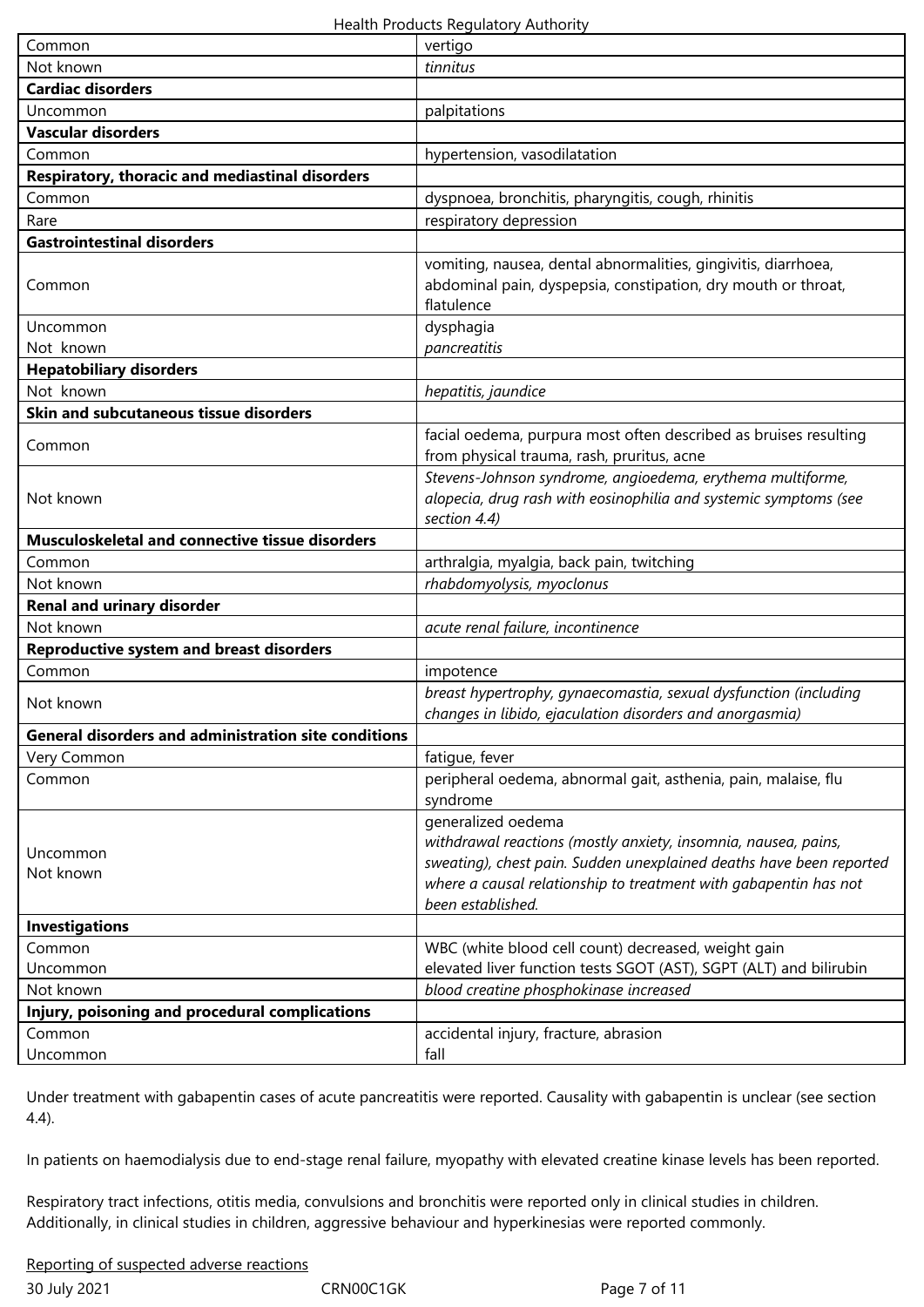monitoring of the benefit/risk balance of the medicinal product. Healthcare professionals are asked to report any suspected adverse reactions via HPRA Pharmacovigilance. Website: www.hpra.ie

# **4.9 Overdose**

Acute, life-threatening toxicity has not been observed wi[th gabapenti](http://www.hpra.ie/)n overdoses of up to 49g. Symptoms of the overdoses included dizziness, double vision, slurred speech, drowsiness, loss of consciousness, lethargy and mild diarrhoea.All patients recovered fully with supportive care. Reduced absorption of gabapentin at higher doses may limit drug absorption at the time of overdosing and, hence, minimise toxicity from overdoses.

Overdoses of gabapentin, particularly in combination with other CNS depressant medications, may result in coma.

Although gabapentin can be removed by haemodialysis, based on prior experience it is usually not required. However, in patients with severe renal impairment, haemodialysis may be indicated.

An oral lethal dose of gabapentin was not identified in mice and rats given doses as high as 8000 mg/kg. Signs of acute toxicity in animals included ataxia, laboured breathing, ptosis, hypoactivity, or excitation.

# **5 PHARMACOLOGICAL PROPERTIES**

#### **5.1 Pharmacodynamic properties**

Pharmacotherapeutic groups: Other antiepileptics ATC code: N03AX12

#### Mechanism of action

Gabapentin readily enters the brain and prevents seizures in a number of animal models of epilepsy. Gabapentin does not possess affinity for either GABAA or GABAB receptor nor does it alter the metabolism of GABA. It does not bind to other neurotransmitter receptors of the brain and does not interact with sodium channels. Gabapentin binds with high affinity to the α2δ (alpha-2-delta) subunit of voltage-gated calcium channels and it is proposed that binding to the α2δ subunit may be involved in gabapentin's anti-seizure effects in animals. Broad panel screening does not suggest any other drug targets other than α2δ.

Evidence from several pre-clinical models inform that the pharmacological activity of gabapentin may be mediated via binding to α2δ through a reduction in release of excitatory neurotransmitters in regions of the central nervous system. Such activity may underlie gabapentin's anti-seizure activity. The relevance of these actions of gabapentin to the anticonvulsant effects in humans remains to be established.

Gabapentin also displays efficacy in several pre-clinical animal pain models. Specific binding of gabapentin to the α2δ subunit is proposed to result in several different actions that may be responsible for analgesic activity in animal models. The analgesic activities of gabapentin may occur in the spinal cord as well as at higher brain centers through interactions with descending pain inhibitory pathways. The relevance of these pre-clinical properties to clinical action in humans is unknown.

#### Clinical efficacy and safety

A clinical trial of adjunctive treatment of partial seizures in paediatric subjects ranging in age from 3 to 12 years, showed a numerical but not statistically significant difference in the 50% responder rate in favour of the gabapentin group compared to placebo. Additional post-hoc analyses of the responder rates by age did not reveal a statistically significant effect of age, either as a continuous or dichotomous variable (age groups 3-5 and 6-12 years).

The data from this additional post-hoc analysis are summarised in the table below:

| Response ( $\geq$ 50% Improved) by Treatment and Age MITT* Population |           |               |               |         |  |
|-----------------------------------------------------------------------|-----------|---------------|---------------|---------|--|
| Age Category                                                          |           | Placebo       | Gabapentin    | P-Value |  |
| < 6 Years Old                                                         |           | 4/21 (19.0%)  | 4/17 (23.5%)  | 0.7362  |  |
| 6 to 12 Years Old                                                     |           | 17/99 (17.2%) | 20/96 (20.8%) | 0.5144  |  |
| 30 July 2021                                                          | CRN00C1GK | Page 8 of 11  |               |         |  |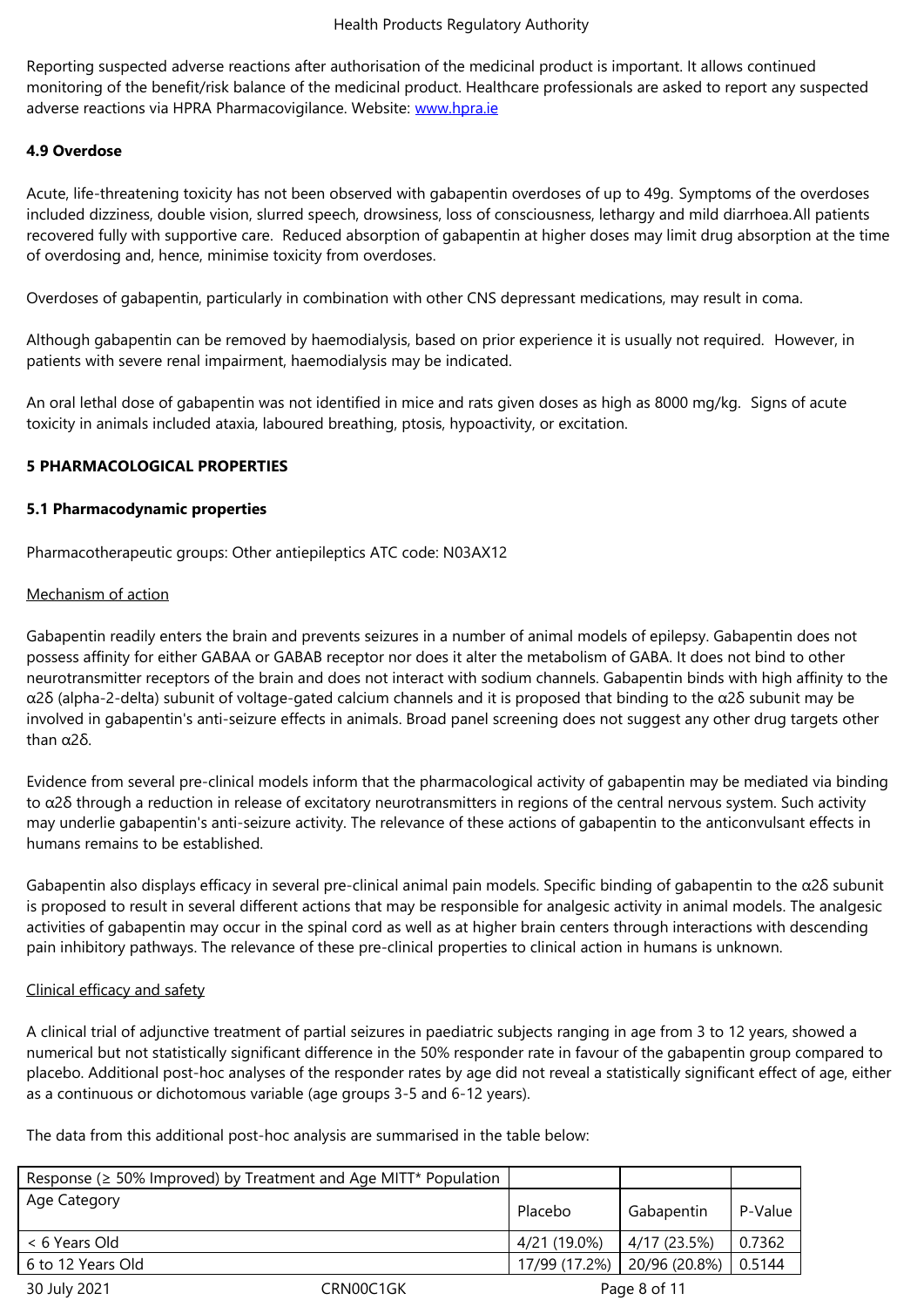\*The modified intent to treat population was defined as all patients randomised to study medication who also had evaluable seizure diaries available for 28 days during both the baseline and double-blind phases.

# **5.2 Pharmacokinetic properties**

# Absorption

Following oral administration, peak plasma gabapentin concentrations are observed within 2 to 3 hours. Gabapentin bioavailability (fraction of dose absorbed) tends to decrease with increasing dose. Absolute bioavailability of a 300 mg capsule is approximately 60%. Food, including a high-fat diet, has no clinically significant effect on gabapentin pharmacokinetics.

Gabapentin pharmacokinetics are not affected by repeated administration. Although plasma gabapentin concentrations were generally between 2 micrograms/mL and 20 micrograms/mL in clinical studies, such concentrations were not predictive of safety or efficacy. Pharmacokinetic parameters are given in Table 3.

| Table 3                                                                   |           |           |            |      |          |      |
|---------------------------------------------------------------------------|-----------|-----------|------------|------|----------|------|
| SUMMARY OF GABAPENTIN MEAN (%CV) STEADY-STATE                             |           |           |            |      |          |      |
| PHARMACOKINETIC PARAMETERS FOLLOWING EVERY EIGHT HOURS                    |           |           |            |      |          |      |
| <b>ADMINISTRATION</b>                                                     |           |           |            |      |          |      |
| Pharmacokinetic parameter                                                 |           |           | 400 mg     |      | 800 mg   |      |
|                                                                           |           |           | $(N = 14)$ |      | $(N=14)$ |      |
|                                                                           | Mean      | %CV       | Mean       | %CV  | Mean     | %CV  |
| Cmax (micrograms/mL)                                                      | 4.02      | (24)      | 5.74       | (38) | 8.71     | (29) |
| tmax (hr)                                                                 | 2.7       | (18)      | 2.1        | (54) | 1.6      | (76) |
| $T1/2$ (hr)                                                               | 5.2       | (12)      | 10.8       | (89) | 10.6     | (41) |
| AUC (0-8) micrograms·hr/mL)                                               | 24.8      | (24)      | 34.5       | (34) | 51.4     | (27) |
| Ae% (%)                                                                   | <b>NA</b> | <b>NA</b> | 47.2       | (25) | 34.4     | (37) |
| Cmax = Maximum steady state plasma concentration                          |           |           |            |      |          |      |
| $t$ max = Time for Cmax                                                   |           |           |            |      |          |      |
| $T1/2$ = Elimination half-life                                            |           |           |            |      |          |      |
| $AUC(0-8)$ = Steady state area under plasma concentration-time curve      |           |           |            |      |          |      |
| from time 0 to 8 hours postdose                                           |           |           |            |      |          |      |
| $Ae\%$ = Percent of dose excreted unchanged into the urine from time 0 to |           |           |            |      |          |      |
| 8 hours postdose                                                          |           |           |            |      |          |      |
| $NA = Not available$                                                      |           |           |            |      |          |      |

#### Distribution

Gabapentin is not bound to plasma proteins and has a volume of distribution equal to 57.7 litres. In patients with epilepsy, gabapentin concentrations in cerebrospinal fluid (CSF) are approximately 20% of corresponding steady-state trough plasma concentrations. Gabapentin is present in the breast milk of breast-feeding women.

#### Biotransformation

There is no evidence of gabapentin metabolism in humans. Gabapentin does not induce hepatic mixed function oxidase enzymes responsible for drug metabolism.

#### Elimination

Gabapentin is eliminated unchanged solely by renal excretion. The elimination half-life of gabapentin is independent of dose and averages 5 to 7 hours.

In elderly patients, and in patients with impaired renal function, gabapentin plasma clearance is reduced. Gabapentin elimination-rate constant, plasma clearance, and renal clearance are directly proportional to creatinine clearance.

Gabapentin is removed from plasma by haemodialysis. Dosage adjustment in patients with compromised renal function or undergoing haemodialysis is recommended (see section 4.2).

Gabapentin pharmacokinetics in children were determined in 50 healthy subjects between the ages of 1 month and 12 years. In general, plasma gabapentin concentrations in children > 5 years of age are similar to those in adults when dosed on a mg/kg basis.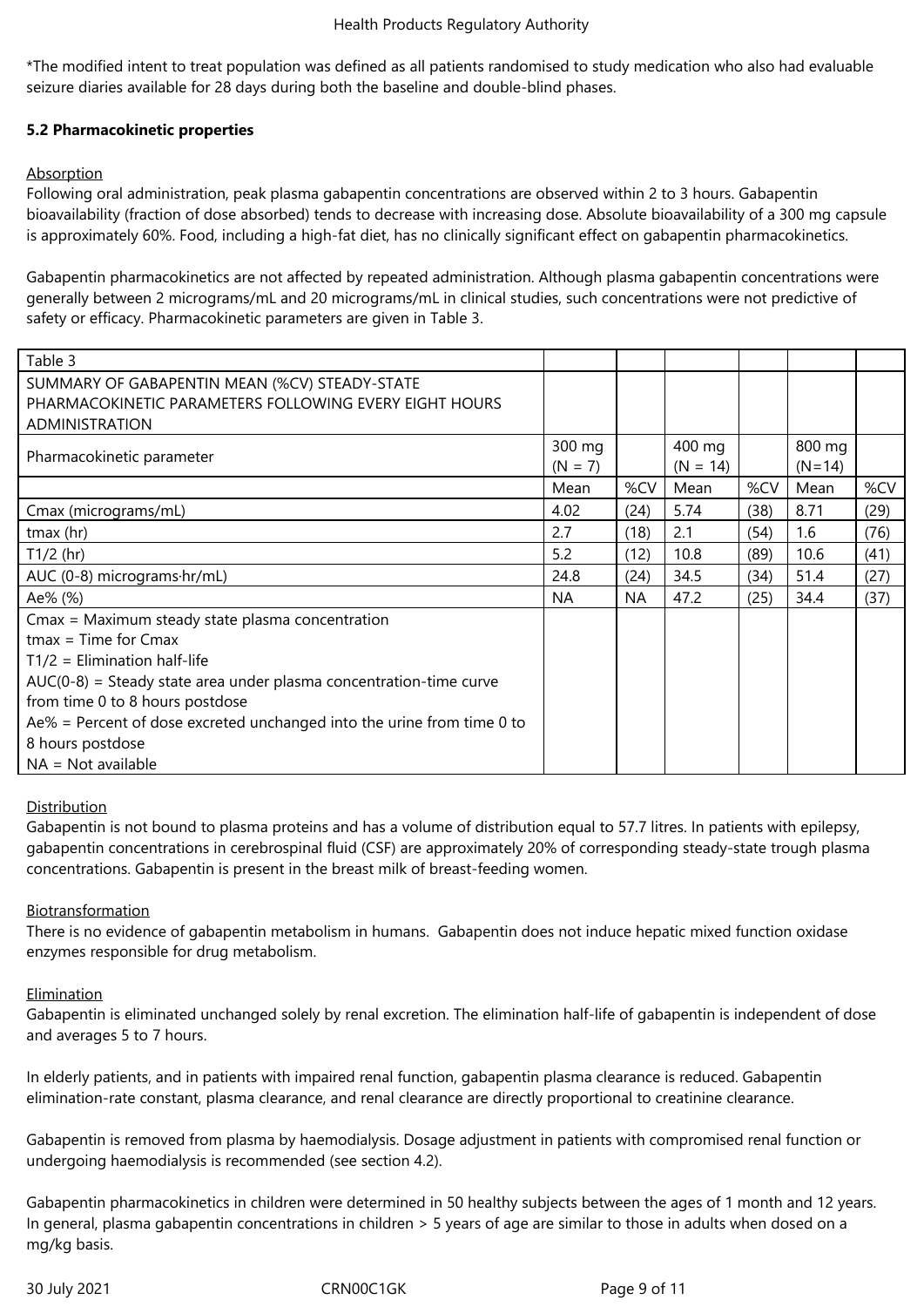In a pharmacokinetic study in 24 healthy paediatric subjects aged between 1 month and 48 months, an approximately 30% lower exposure (AUC), lower Cmax and higher clearance per body weight have been observed in comparison to available reported data in children older than 5 years.

# Linearity/non-linearity

Gabapentin bioavailability (fraction of dose absorbed) decreases with increasing dose which imparts non-linearity to pharmacokinetic parameters which include the bioavailability parameter (F) e.g. Ae%, CL/F, Vd/F. Elimination pharmacokinetics (pharmacokinetic parameters which do not include F such as CLr and T1/2), are best described by linear pharmacokinetics. Steady state plasma gabapentin concentrations are predictable from single-dose data.

# **5.3 Preclinical safety data**

# **Carcinogenesis**

Gabapentin was given in the diet to mice at 200, 600, and 2000 mg/kg/day and to rats at 250, 1000, and 2000 mg/kg/day for two years. A statistically significant increase in the incidence of pancreatic acinar cell tumours was found only in male rats at the highest dose. Peak plasma drug concentrations in rats at 2000 mg/kg/day are 10 times higher than plasma concentrations in humans given 3600 mg/day. The pancreatic acinar cell tumours in male rats are low-grade malignancies, did not affect survival, did not metastasise or invade surrounding tissue, and were similar to those seen in concurrent controls. The relevance of these pancreatic acinar cell tumours in male rats to carcinogenic risk in humans is unclear.

#### Mutagenesis

Gabapentin demonstrated no genotoxic potential. It was not mutagenic *in vitro* in standard assays using bacterial or mammalian cells. Gabapentin did not induce structural chromosome aberrations in mammalian cells *in vitro* or *in vivo*, and did not induce micronucleus formation in the bone marrow of hamsters.

# Impairment of fertility

No adverse effects on fertility or reproduction were observed in rats at doses up to 2000 mg/kg (approximately five times the maximum daily human dose on a mg/m<sup>2</sup> of body surface area basis).

#### Teratogenesis

Gabapentin did not increase the incidence of malformations, compared to controls, in the offspring of mice, rats, or rabbits at doses up to 50, 30 and 25 times respectively, the daily human dose of 3600 mg, (four, five or eight times, respectively, the human daily dose on a mg/m $^2$  basis).

Gabapentin induced delayed ossification in the skull, vertebrae, forelimbs, and hindlimbs in rodents, indicative of fetal growth retardation. These effects occurred when pregnant mice received oral doses of 1000 or 3000 mg/kg/day during organogenesis and in rats given 2000 mg/kg prior to and during mating and throughout gestation. These doses are approximately 1 to 5 times the human dose of 3600 mg on a mg/m<sup>2</sup> basis.

No effects were observed in pregnant mice given 500 mg/kg/day (approximately 1/2 of the daily human dose on a mg/m<sup>2</sup> basis).

An increased incidence of hydroureter and/or hydronephrosis was observed in rats given 2000 mg/kg/day in a fertility and general reproduction study, 1500 mg/kg/day in a teratology study, and 500, 1000, and 2000 mg/kg/day in a perinatal and postnatal study. The significance of these findings is unknown, but they have been associated with delayed development. These doses are also approximately 1 to 5 times the human dose of 3600 mg on a mg/m<sup>2</sup> basis.

In a teratology study in rabbits, an increased incidence of post-implantation fetal loss, occurred in pregnant rabbits given 60, 300, and 1500 mg/kg/day during organogenesis. These doses are approximately 0.3 to 8 times the daily human dose of 3600 mg on a mg/m<sup>2</sup> basis. The margins of safety are insufficient to rule out the risk of these effects in humans.

# **6 PHARMACEUTICAL PARTICULARS**

# **6.1 List of excipients**

Each film-coated tablet contains the following excipients: Poloxamer 407 (ethylene oxide and propylene oxide), copovidone, maize starch, magnesium stearate

Film-coating: Opadry white YS-1-18111 (hydroxypropylcellulose, talc)

30 July 2021 CRN00C1GK Page 10 of 11